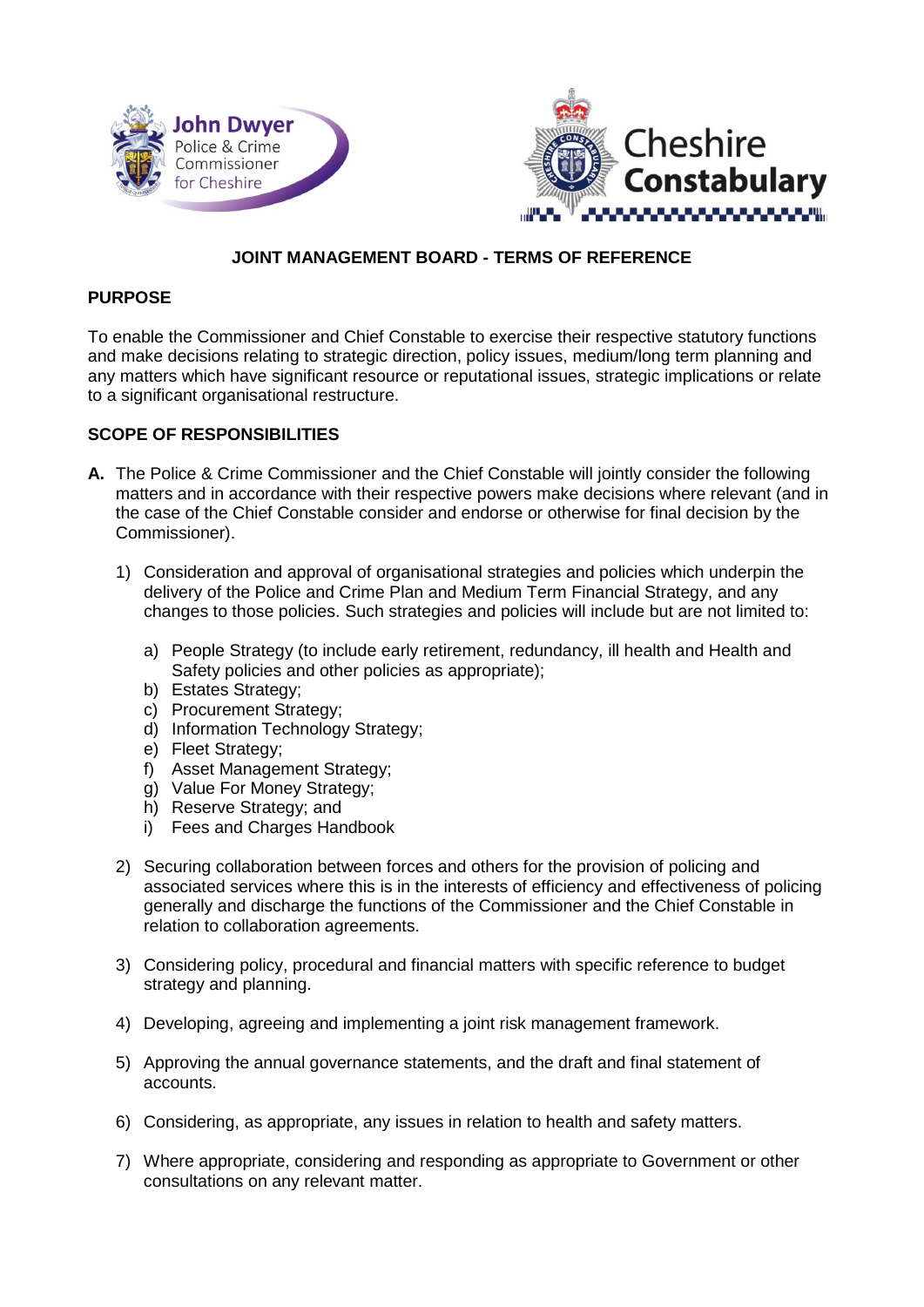**B.** In addition to section A above, the Police and Crime Commissioner will make decisions at the Board in relation to the following matters:

# **Service Delivery**

- 1) Approving a Police and Crime Plan, setting out the strategic direction and local priorities for the provision of policing services.
- 2) Approving an annual report on the exercise of the Commissioner's functions and the progress made in meeting the objectives set out in the Police and Crime Plan.
- 3) Developing, agreeing, and where necessary reviewing, a commissioning strategy and framework.

## **Finance and Procurement**

- 4) Holding the police fund and maintaining accounts.
- 5) Approving the medium term financial strategy.
- 6) Agreeing the annual police budget, capital programme, precept and council tax.
- 7) Agreeing the annual treasury management strategy and determining the midyear and annual treasury management report.
- 8) Approving the commissioning or de-commissioning of services in relation to victims or crime and disorder in line with the Commissioner's commissioning strategy and framework. (Should any circumstances arise whereby the Constabulary is seeking to be the provider of a service commissioned by the Commissioner, the Commissioner will take decisions on the matter in the absence of Constabulary representatives.)
- 9) Receiving financial assistance from any council within the police area either unconditionally or, subject to conditions.
- 10) Accepting any proposal involving the provision of sponsorship, gifts and loans to the Constabulary by a third party which may have reputational implications or involve costs/future year's commitments above £5,000 for the Commissioner or Constabulary.
- 11) Determining any matters in relation to the Commissioner's property portfolio including the provision of services and acquisition or disposal of property and other assets.

## **Corporate Governance**

12) Developing, agreeing and implementing a Scheme of Corporate Governance including a Code of Corporate Governance, Rules relating to Business and Proceedings of the Commissioner, Scheme of Consent/Delegation, Financial Regulations, Rules relating to Contracts and the Memorandum of Understanding.

## **People Issues**

- 13) Developing, agreeing and publishing an equality action plan, having due regard to the need to:
	- promote diversity within the Office of the Police and Crime Commissioner;
	- eliminate unlawful discrimination;
	- promote equality of opportunity;
	- promote good relations between persons of different diverse groups; and
	- monitor and communicate the use of stop and search powers.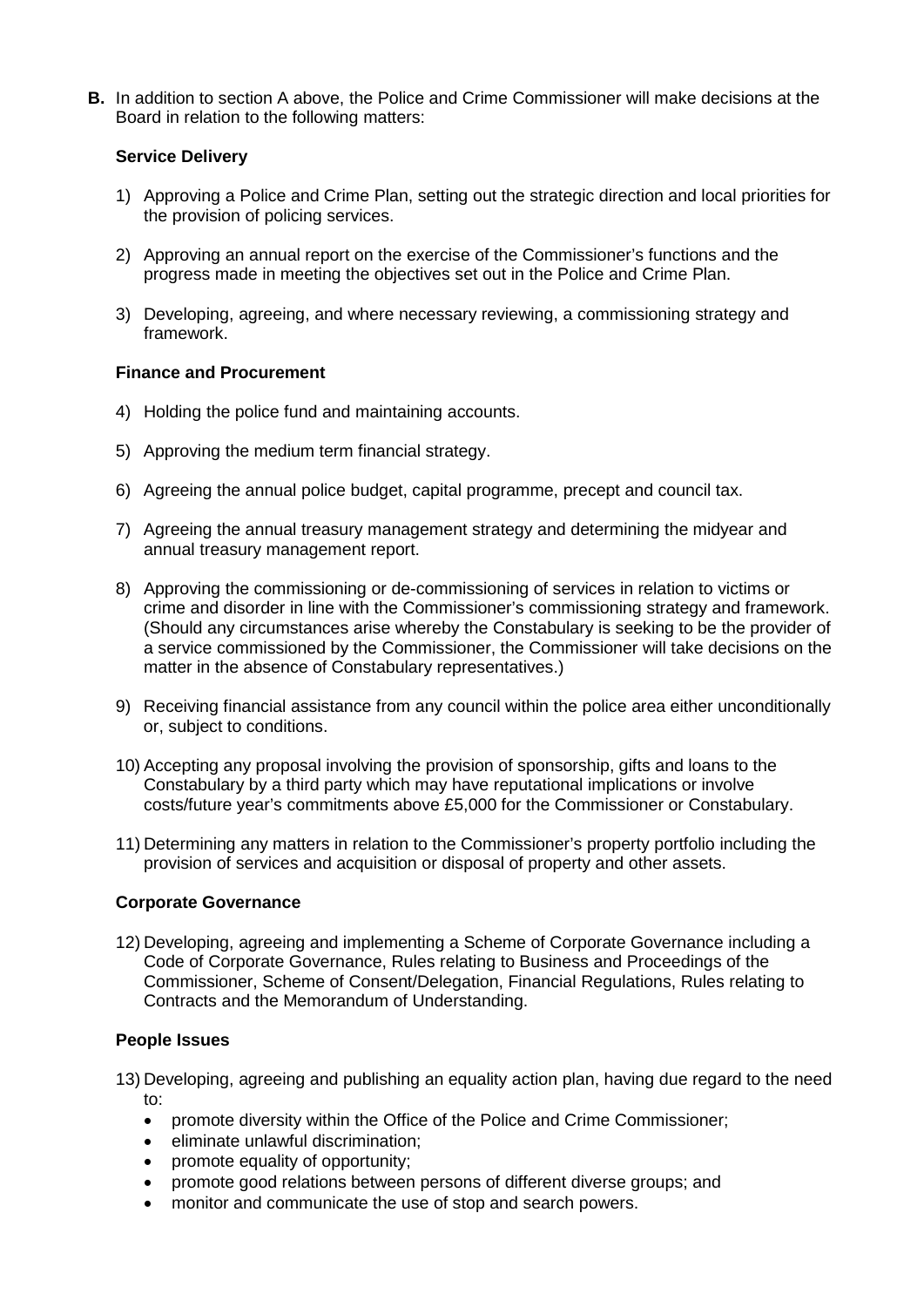## **Communication, Consultation, & Partnerships**

- 14) Agreeing the Commissioner's strategy for communication and consultation to ensure that they remain effective in obtaining the views of the diverse range of local people and victims of crime on policing.
- 15) Considering and taking all decisions in relation to any matter which is conducive to the Commissioner's duties for co-operative working with partners as set out in the Police Reform and Social Responsibility Act 2011 and any other enactment.

## **Representation and advice**

16) Approving the provision of advice and assistance to an international organisation, institution or a police body outside the UK, subject to the consent of the Home Secretary.

#### **Ministerial Direction, Inspections and Audit**

- 17) Considering and determining the manner of compliance with any codes of practice issued by the Home Secretary relating to the discharge of the Commissioner's functions.
- 18) Considering and determining the manner of compliance with any direction made by the Home Secretary following an adverse report by HMIC, as to the budget requirement, or any other matter.
- 19) Considering and commenting on any published HMIC report on the Constabulary and ensuring that all appropriate action in response to any recommendations is taken by the Commissioner and the Constabulary.
- 20) Receiving and considering reports from the Independent Police Complaints Commission.

#### **Miscellaneous**

- 21) Agreeing the independent Custody Visiting, the Police Dog Welfare and Front Desk Auditor Schemes, including arrangements for appointing volunteers and reimbursing costs.
- 22) Considering and taking all decisions in relation to any matter which is conducive or incidental to the functions of the Commissioner.
- **C.** The Chief Constable will make decisions at the Board in relation to the following matters:
	- 1) Agreement to the Constabulary organisational structure and operating model for submission to the Commissioner for agreement (either at the same or subsequent meeting of the Joint Management Board).
	- 2) Consideration of Constabulary decisions, policies and procedures which have significant strategic organisational, reputational issues or resource risk attached to them.
	- 3) Consideration of items for which chief officers of the Constabulary are responsible as part of their portfolio that either require escalating or reporting back to Joint Management Board.
- **D.** Matters which in the opinion of the Chief Finance Officer of the Commissioner, or the Chief Finance Officer of the Chief Constable have, or are likely to have, significant resource, organisational, or reputational implications.
- **E.** Matters which in the opinion of the Chief Executive, or the Head of Legal Services, need to be brought to the attention of the Board.